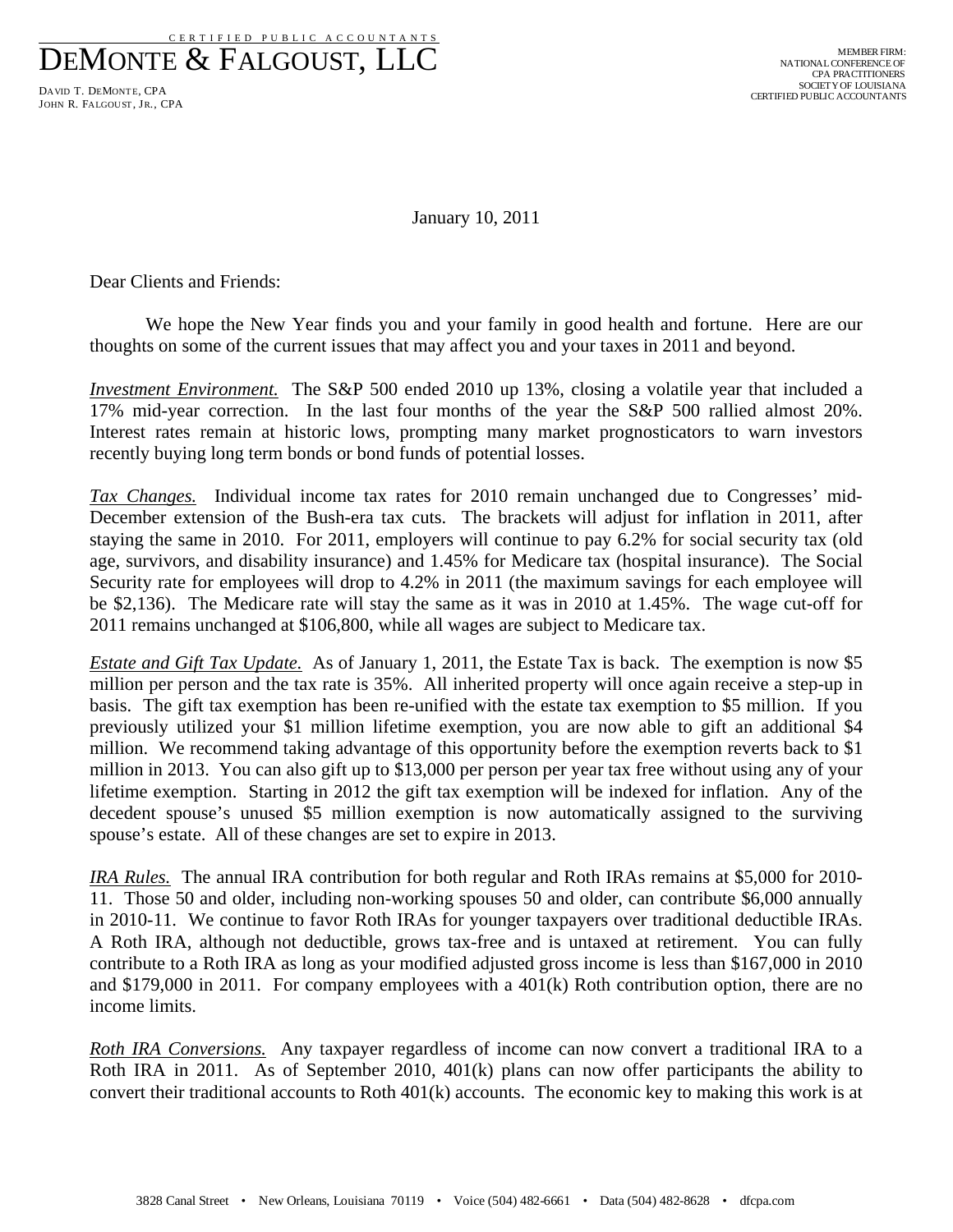least a 10+ year time horizon and payment of the taxes out of non-IRA funds. It's a great tool for parents to set up and fund their children's IRAs, especially if they are in lower brackets today. Should the account drop in value, the 2011 Roth conversion can be undone as late as October 15, 2012. Check with us for strategies and tactics to maximize the benefit. The Government encourages converting as it accelerates tax receipts that it would otherwise have to wait decades to receive.

*Retirement Plans.* The salary deferral limit in 2010-11 for 401(k) plans remains at \$16,500, plus another \$5,500 for taxpayers over 50. The limits for corporate plans are \$49,000 per employee for 2010-11. The employee must have earned income of \$245,000 to qualify for that maximum contribution.

*Social Security Wage Limits.* The wage limit for those under 66 to avoid giving back some of the benefits in 2010-11 remains at \$14,160. The Medicare premium continues to be means tested, meaning higher income people pay more, although statistics show these people are generally healthier than lower income persons. This Medicare surcharge is a disguised income tax and we have seen examples where the marginal tax (Medicare premium) exceeds the marginal income generating the tax.

*Business Vehicles*. It's time to record your odometer reading. This will help document your total business miles deduction for 2010. The tax-free mileage reimbursement rate increased to  $51¢$  per mile for 2011 which is up from  $50¢$  per mile in 2010.

2011 Estimated Taxes. Tax payments are due: April 18<sup>th</sup>, June 15<sup>th</sup>, September 15<sup>th</sup> 2011 and January  $16<sup>th</sup>$  2012. The penalty for underpayment of these taxes is computed like interest and is now about 4%.

*Small Business Health Care Tax Credit for Small Employers.* Your business can receive a credit of up to 35% of the cost of health insurance premiums if it: pays at least 50% of your employees' health insurance, has less than 50 employees, and the average annual wage is less than \$50,000. If your company fits or is close to this profile, please let us know, and we will email you a spreadsheet that will assist us in claiming the credit. Owner's wages and premiums are excluded from the credit calculation.

*Payroll Tax Exemption and General Business Tax Credit (HIRE Act).* If you hired new employees after March 18, 2010, and the employees had been unemployed for more than 60 days prior to working for you, you are entitled to an exemption of the employer's share of the social security tax, which is 6.2%. If this applies to you, and your payroll company did not request your new employees complete Form W-11, please let your payroll company know as soon as possible. If the new employees work at least 52 consecutive weeks for you, you will be eligible for a general business credit up to \$1,000 on your 2011 income tax return.

*Health Savings Account Changes.* As part of the Affordable Care Act, over-the-counter medicines or drugs can only be reimbursed from Health Savings Accounts with a prescription. The prescription requirement does not apply to insulin, medical devices, contact lenses or eye glasses. Contribution limits for 2011 are the same as they were in 2010: \$6,150 for family coverage and \$3,050 for single coverage; those 55 and over can add \$1,000 to the appropriate coverage limits.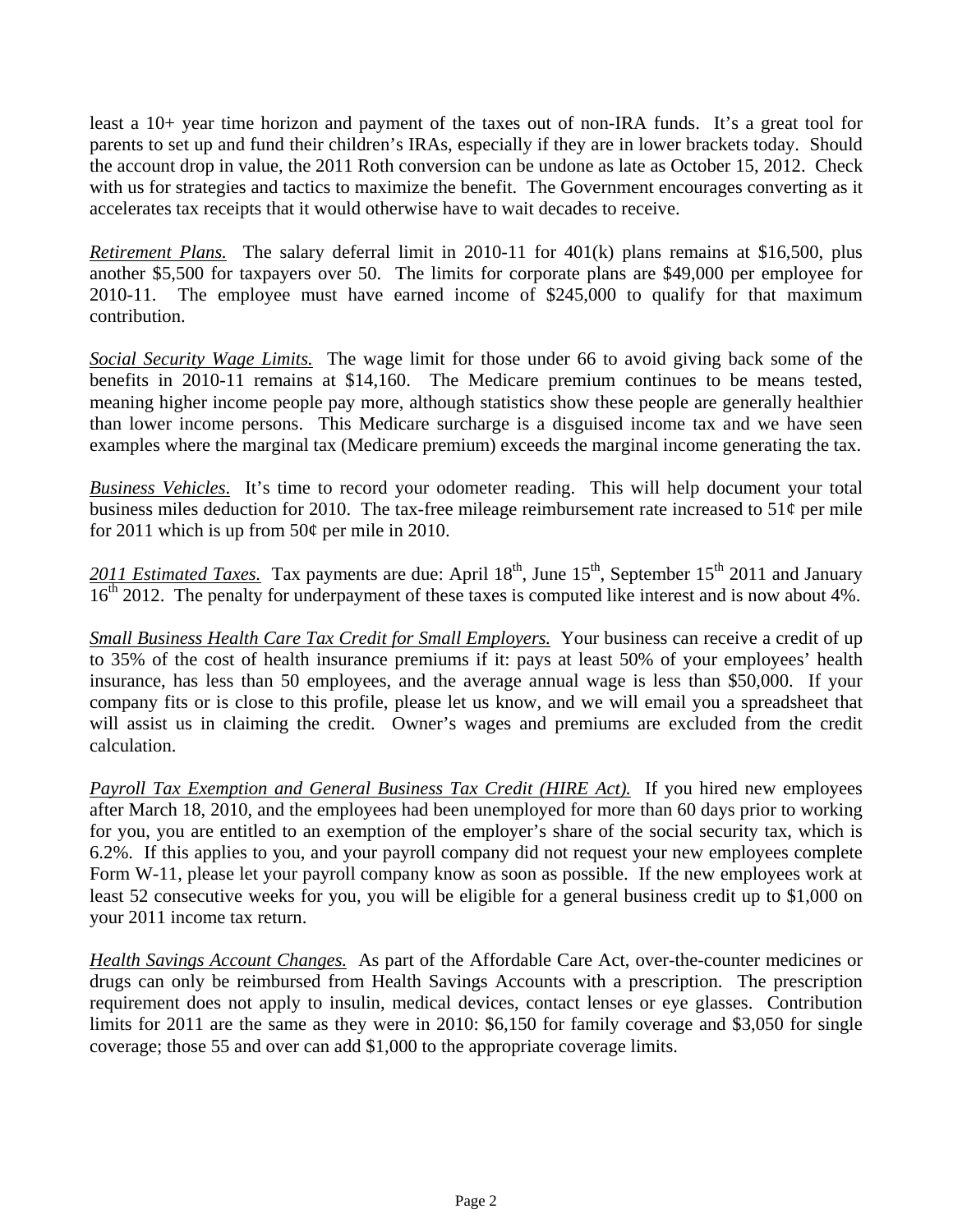*Self Employed Health Insurance Deductions.* For 2010 only, health insurance premiums for selfemployed individuals will reduce self-employment taxes. This break will only last for one year, 2010.

*100% Immediate Expensing of Business Equipment.* For new, not used, business equipment purchased in 2011, 100% of the cost can be currently expensed rather than depreciated over several years. If the property is used, you can expense up to \$500,000 as long as your aggregate capital purchases do not exceed \$2,500,000 in 2011.

*1099 Requirements.* The rules for 2011 are the same as 2010; however, if you own rental real estate, you are now required to issue Form 1099 to all contractors who are paid more than \$600 in 2011. Please have each contractor complete Form W-9, Request for Taxpayer Identification Number and Certification, before paying them. The form is available online. As the law stands now, all businesses will have to issue 1099s for all payments made beginning on  $1/1/12$ . Hopefully this new law will be repealed before then. Both Congress and the President recently expressed second thoughts on the need for this burdensome paperwork.

Electronic Federal Payment System (EFTPS). As of January 1, 2011, all businesses will be required to make federal income and payroll tax deposits electronically. Paper coupons will no longer be accepted at the bank. While you can apply online, there is about a two week lag before you can use the system. Please sign up now at https://www.eftps.gov/eftps.

*Electronic Filing of Returns.* We have utilized e-filing for most returns for years now, but the IRS now mandates that tax preparers e-file all 2010 returns. We still need your signature on Forms 8879 and LA 8453, which authorize us to e-file your returns. You may opt out of e-filing using a special exemption request. Just let us know.

*Energy Credits*. These credits return again for 2011, but are less generous. The credit dropped to 10% of the cost of the energy efficient property with a maximum of \$500 for 2011. Last year the credit was 30% up to \$1,500. The credit is allowed for non-business purchases of energy efficient doors, windows, insulation, furnaces, and related home energy appliances. If you already utilized the full \$1,500 credit in prior years, you cannot take the additional \$500 credit in 2011.

*Insurance Surcharge Refund*. Please let us know if you paid any surcharges (Fair Plan, Coastal Restoration, etc.) in 2010 on your homeowner's insurance policies. We will take the surcharge as a credit on your 2010 Louisiana income tax returns. Please include your premium notice listing the named surcharges with your tax data and we will claim the credit.

*Louisiana Private School Tuition Deduction*. Louisiana still allows up to a 50% deduction for private school tuition and related expenses (i.e. uniforms) per child for grades K-12 up to a maximum of \$10,000 per child, which is equivalent to a maximum \$300 per child in tax savings.

*Louisiana Capital Gains Income Exclusion on Sale of Privately Held Louisiana Domiciled Businesses*. Beginning in 2010, shareholders and LLC members who sell their entire interest in such a company may exclude that profit from their Louisiana income tax. This law was adopted to prevent migration of wealthy Louisiana residents to Florida and Texas prior to a big capital gain.